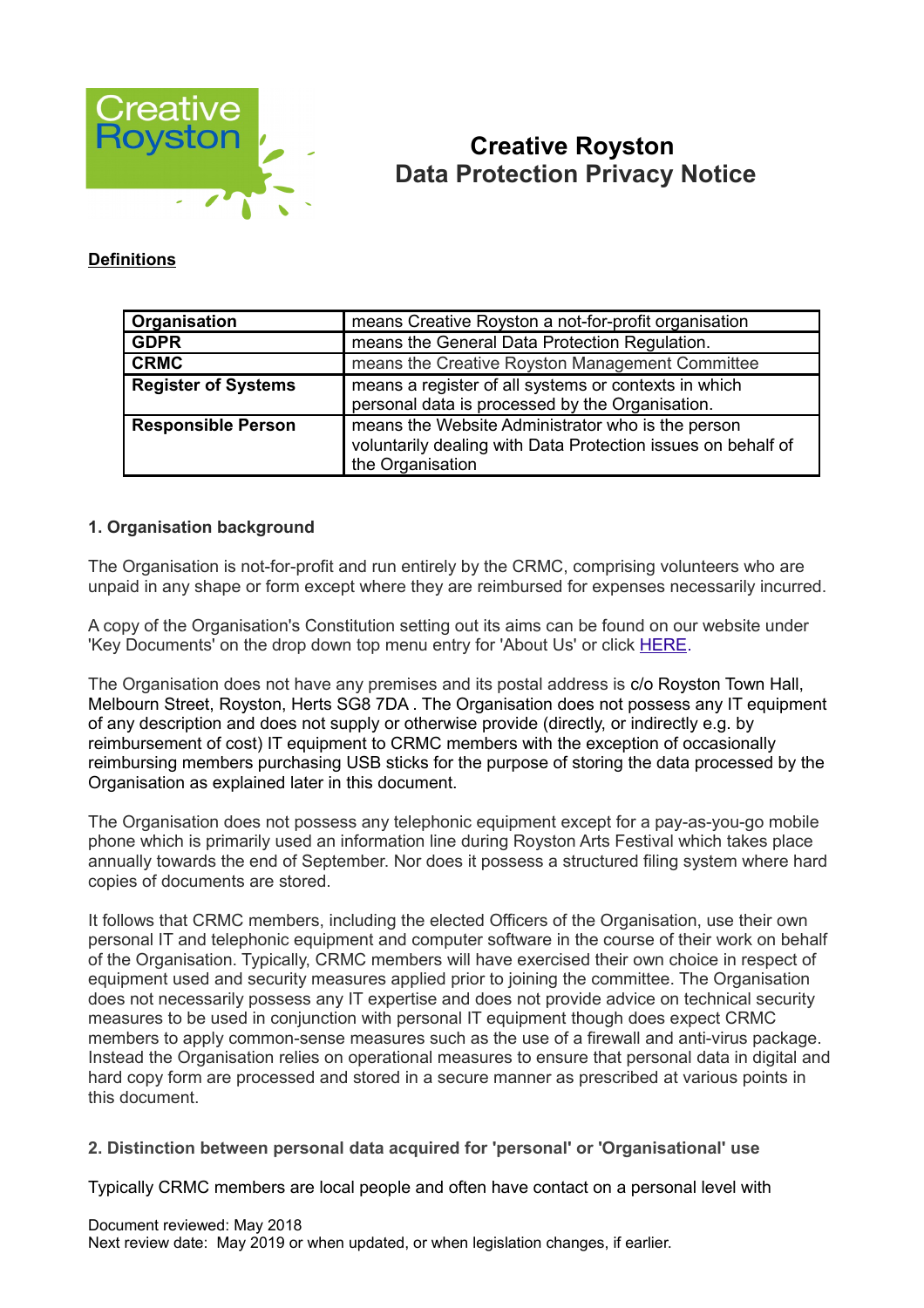members of other local groups or societies or individuals that put on events or exhibitions, sometimes on a paid basis. CRMC members might also be members of these other groups and societies. Consequently, there can be a certain amount of overlap between personal data held for personal reasons and personal data relating to the work of the Organisation. The former is excluded under Article 2.2(c) of REGULATION (EU) 2016/679, the 'General Data Protection Regulation' (GDPR) which states that "This Regulation does not apply to the processing of personal data by a natural person in the course of a purely personal or household activity;". The latter comes within the scope of the GDPR.

There will be a point at which it becomes clear that informal discussions between individuals and/or organisations relating to the arts festival and other activities of the Organisation have moved beyond the stage of personal communications and are being seriously considered to fall within the sphere of activity encompassed by the Organisation. At that point, where it becomes necessary for the Organisation to hold personal data for an individual acting either on behalf of themselves or another organisation, the Organisation will assume the responsibilities of a Data Controller with regard to that personal data. Further communications from that same point will be conducted using an official webmail address in the form of "name@creativeroyston.org".

## **3. Nature of compliance with GDPR**

Every reasonable effort, proportionate to the nature and activities of the Organisation as described above, will be made to comply with the GDPR and the recommendations of the body responsible for enforcement within the UK, i.e. the Information Commissioner's Office. This may mean that some recommendations which are more appropriate for commercial or larger organisations will necessarily be dealt with in a reactive manner rather than by taking pre-emptive measures or putting in place procedures that impose unrealistic or burdensome expectations on the Organisation.

The Organisation's lawful reasons for collecting personal data are twofold:

a) **Consent** - the Organisation will always seek clear unambiguous 'opt-in' consent when requesting personal data e.g. from those requesting an e-newsletter or signing up for other services, and do not use pre-ticked opt-in boxes. Distinct ('granular') consent options are sought for distinct processing operations and are kept separate from other terms and conditions e.g. those related to staging an event to be included in the festival.

The Organisation will keep clear records to demonstrate such 'consent' and is reviewing its current processes and documents to ensure that lawful compliance is achieved.

b) **Contract** – the Organisation will enter into contract with contractors, such as artists and workshop providers, or request quotations prior to doing so, and in these circumstances will use the lawful reason of 'contract' to justify any necessary processing of personal data. This is also the lawful reason covering the online purchase of tickets to events staged by the Organisation.

The Organisation will keep clear records to demonstrate that 'contract' is a lawful reason for such processing and is reviewing its current processes and documents to ensure that lawful compliance is achieved.

#### **4. The Organisation asks for personal data in seven circumstances:-**

a) to distribute a newsletter as requested by data subjects

b) when individuals sign up to request that they be sent notifications of new posts on the Creative Royston website

c) in relation to applications to stage events as part of Royston Arts Festival or other Creative Royston activities Document reviewed: May 2018 Next review date: May 2019 or when updated, or when legislation changes, if earlier.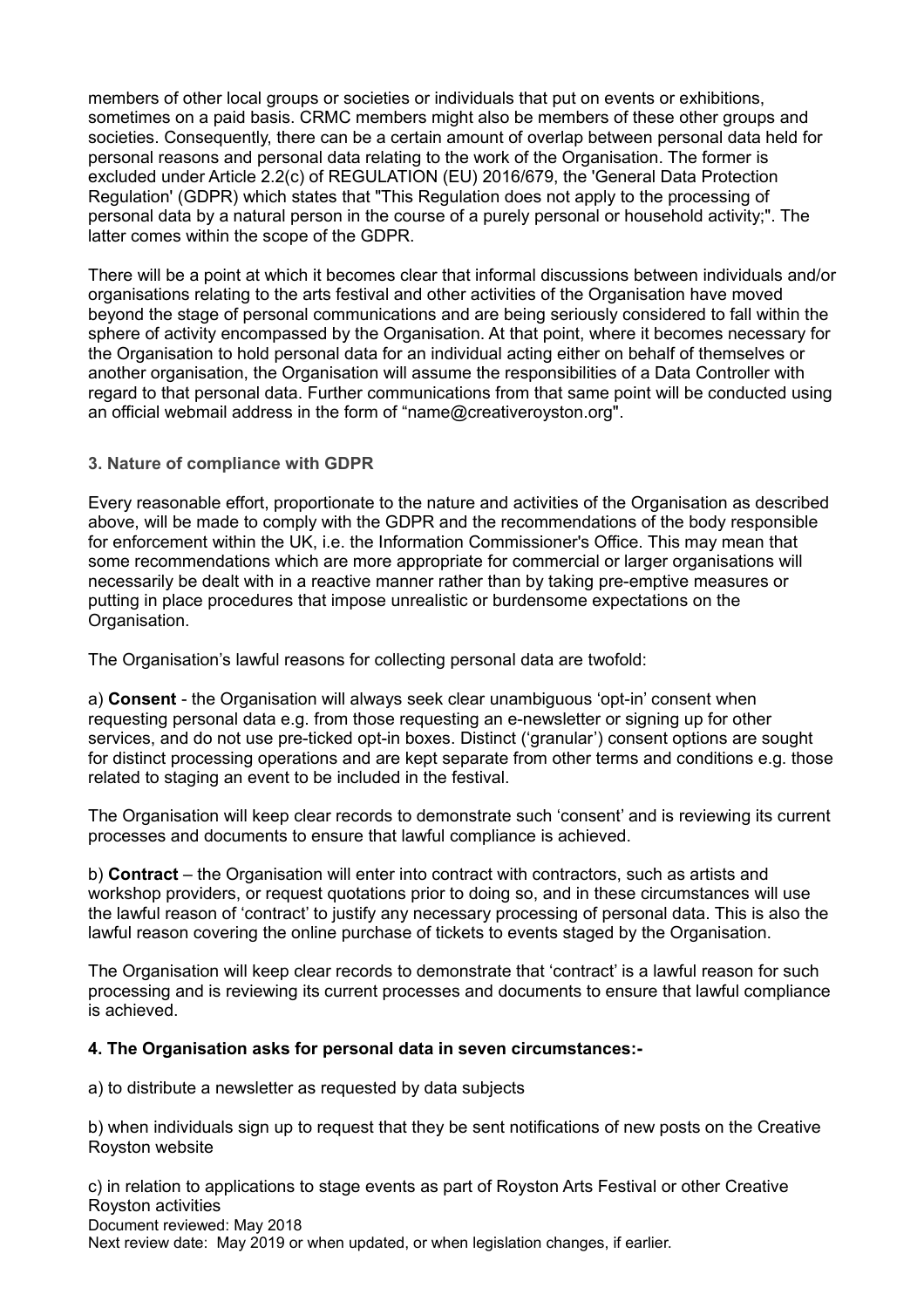d) in relation to applications for seed-funding for Royston Arts Festival

e) for contractual reasons when engaging artists and workshop providers, or other contractors for festival-related or other Creative Royston activities

f) for record-keeping and communications purposes in relation to festival volunteers

g) for statistical and communications purposes when selling tickets online for its events.

#### **5. How we collect and store your personal data**

a) **E-Newsletter** - the Organisation distributes an e-newsletter based on requests from recipients which come via a link on the website and other sources such as social media. The website requests have opt-in consent and details are retained on the website.

The Organisation uses the services of MailChimp to actually distribute the e-newsletter and is reviewing its use of this service and related processes and documents to ensure that lawful compliance is achieved. It will be necessary to contact some of the individuals on the circulation list to ensure that the correct opt-in consent has been given. MailChimp is a marketing automation platform and an email marketing service and a trading name of its operator, Rocket Science Group, an American company founded in 2001. MailChimp has stated its compliance with the 'EU – US Privacy Shield' a mechanism for transferring data between Europe and the United States. A link to the official website containing details of the Privacy Shield is provided here <https://www.privacyshield.gov/welcome>It has also stated its commitment to compliance with the GDPR and further information about its levels of compliance can be found using the following link. [https://kb.mailchimp.com/accounts/management/about-mailchimp-the-eu-swiss-privacy-shield-and](https://kb.mailchimp.com/accounts/management/about-mailchimp-the-eu-swiss-privacy-shield-and-the-gdpr)[the-gdpr](https://kb.mailchimp.com/accounts/management/about-mailchimp-the-eu-swiss-privacy-shield-and-the-gdpr)

b) **Websites** - The creativeroyston.org website is used in the direct collection of personal data in the circumstances described in 4a), 4b) and 4c), and to facilitate the collection of data in the remaining 4 circumstances by providing the necessary forms to download or links to follow. Personal data in the form of names and email addresses are stored on the website in relation to 4b) and collected and forwarded to [marketing@creativroyston.org](mailto:marketing@creativeroyston.org) in relation to 4a) and to other CRMC members in relation to 4c) for which telephone numbers are also requested.

The Organisation's other website [www.roystonmusicfest.uk](http://www.roystonmusicfest.uk/) collects personal data in the form of emails associated with 4e) or related enquiries.

Website hosting services are provided by LCN.com which is based in Stevenage and upon request has provided assurances that the services they provide under their terms and conditions <https://www.lcn.com/terms> are compliant with the GDPR. LCN.com has also confirmed in response to a recent enquiry from the Organisation that they do not process data outside of the UK.

The Organisation uses a standard WordPress service to collect anonymous information about users' activity on both sites, for example the number of users viewing pages on the site, to monitor and report on the effectiveness of the sites and help us improve them. WordPress requires visitors that want to post a comment to enter a name and email address but our website administrator follows a policy of not allowing comments and all feedback is requested to be sent by email. If we do want to collect personally identifiable information through our websites, we will make it clear before we do so and explain what we intend to do with it, for example in the case of our enewsletter as explained above.

Whenever contact is made with a RASC member using a contact form on the website a copy is retained on the website.

The website administrator takes backup copies of both websites on a regular basis and these are

Document reviewed: May 2018 Next review date: May 2019 or when updated, or when legislation changes, if earlier.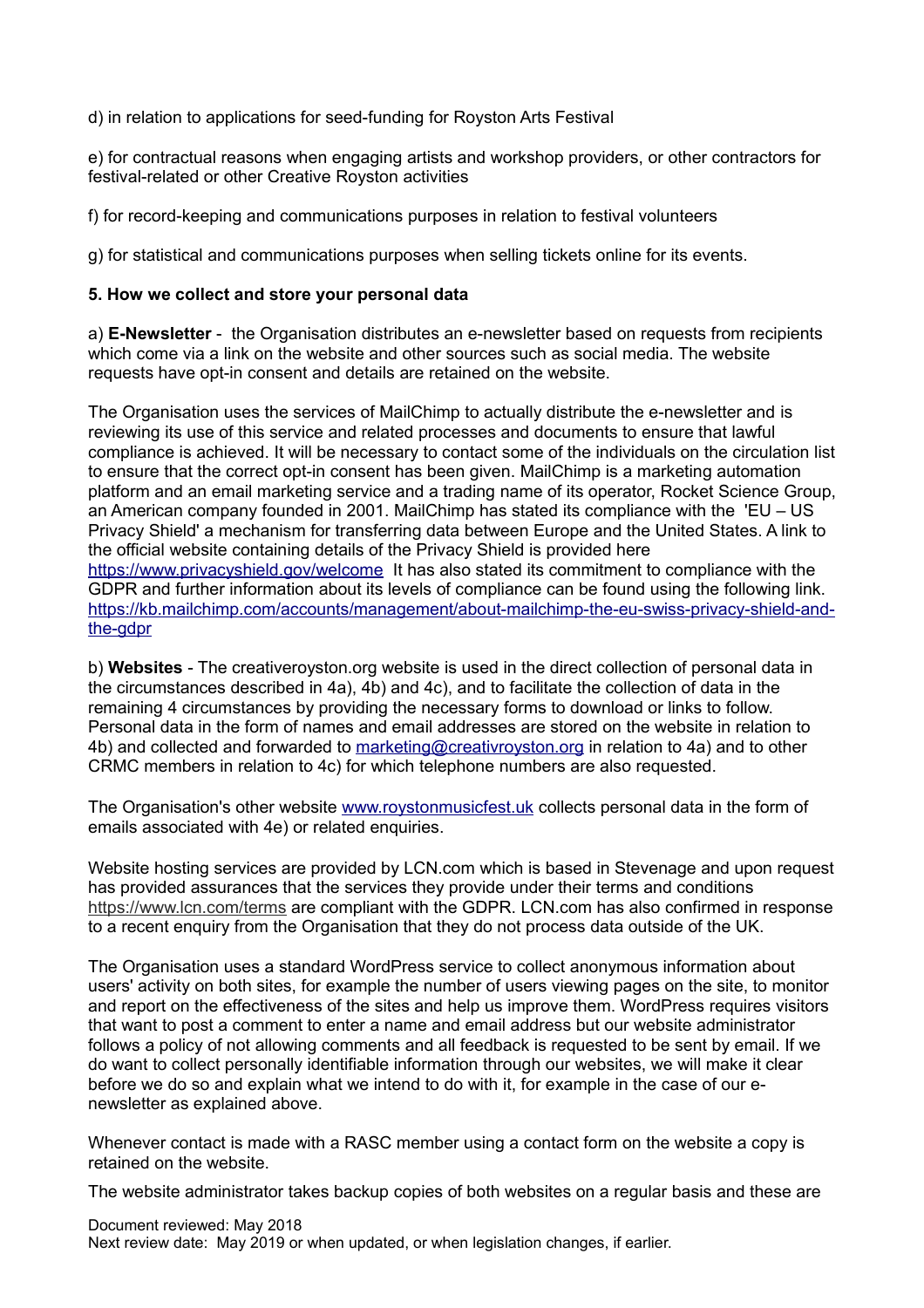stored on a USB memory stick kept exclusively for that purpose by the website administrator in a safe place. Before being deleted, these backup copies are stored for an appropriate length of time, at the discretion of the website administrator, in relation to the perceived need to keep earlier versions of the website.

The Organisation does not use Google Analytics or 'cookies' or any other 'tracking' software on either of its websites

c) **Webmail** - Is used in the collection of personal data in the circumstances described in 4a), 4b) and 4c), for general communications purposes and also to facilitate the collection of data in the remaining 4 circumstances. Email addresses may be stored in the individual address books used by each and any of the official @creativeroystom.org accounts. Forwarding of email messages to the personal or work email accounts of CRMC members is allowed on the strict understanding that such messages are deleted after being read and that no record of the senders address is added to the address book for the other accounts. Individual members of CRMC using [name@creativeroyston.org](mailto:name@creativeroyston.org) email addresses will not take backups of such emails and the 'backup' function for email is left to our Internet Service Provider (ISP) – LCN.com.

CRMC members will use the 'blind copy' feature when emailing more than one recipient in order to avoid revealing email addresses to other recipients, except when it is absolutely clear that recipients' email addresses are already known to each other, or, where there is a clear need to know for a common purpose.

Webmail services are also provided to the Organisation by LCN.com as part of the hosting services.

d) **Hard copy** - is used in relation to 4d) and can be used upon request in relation to 4e). Hard copies are kept in a safe place in the home of the Chair of the Organisation, or in the case of 4e) in the home of the event organiser, preferably under lock and key. Such hard copies may be viewed by other CRMC members in the course of meetings involving decision-making.

e) **Cloud Storage Systems** – are used for the convenience of CRMC members and to provide a reference point to past festivals, and historical data including contractual information is held on such systems. Contractors can request that such data is stored in an alternative manner as indicated in d) above.

The Organisation is currently reviewing its use of cloud storage in relation to personal data and will need to either remove some (older) data or seek the permission of the data owners to retain it, and also formalise the process by which permission is sought to store personal data.

The Organisation currently uses cloud storage technology provided by both Dropbox and Google Drive to store information relating to its activities and the organising of Royston Arts Festival.

Dropbox and Google are both incorporated in the United States and both state compliance with the 'EU – US Privacy Shield' – see 5a) above for further information.

Information relating to how Google complies with the Privacy Shield and how it deals with Security, Privacy and Compliance issues, including GDPR, can both be found by following this link: <https://cloud.google.com/security/compliance/eu-data-protection-directive/>

Information relating to data transfers between Europe and the United States and how they are handled by Dropbox can be found by following the link below <https://www.dropbox.com/help/security/data-transfers-europe-us>and their approach to compliance with GDPR can be found here<https://www.dropbox.com/security/GDPR>

f) **TicketSource** – is used as an online ticketing service provider for events such as the Finale Concert and for other festival or occasional events.

Document reviewed: May 2018 Next review date: May 2019 or when updated, or when legislation changes, if earlier.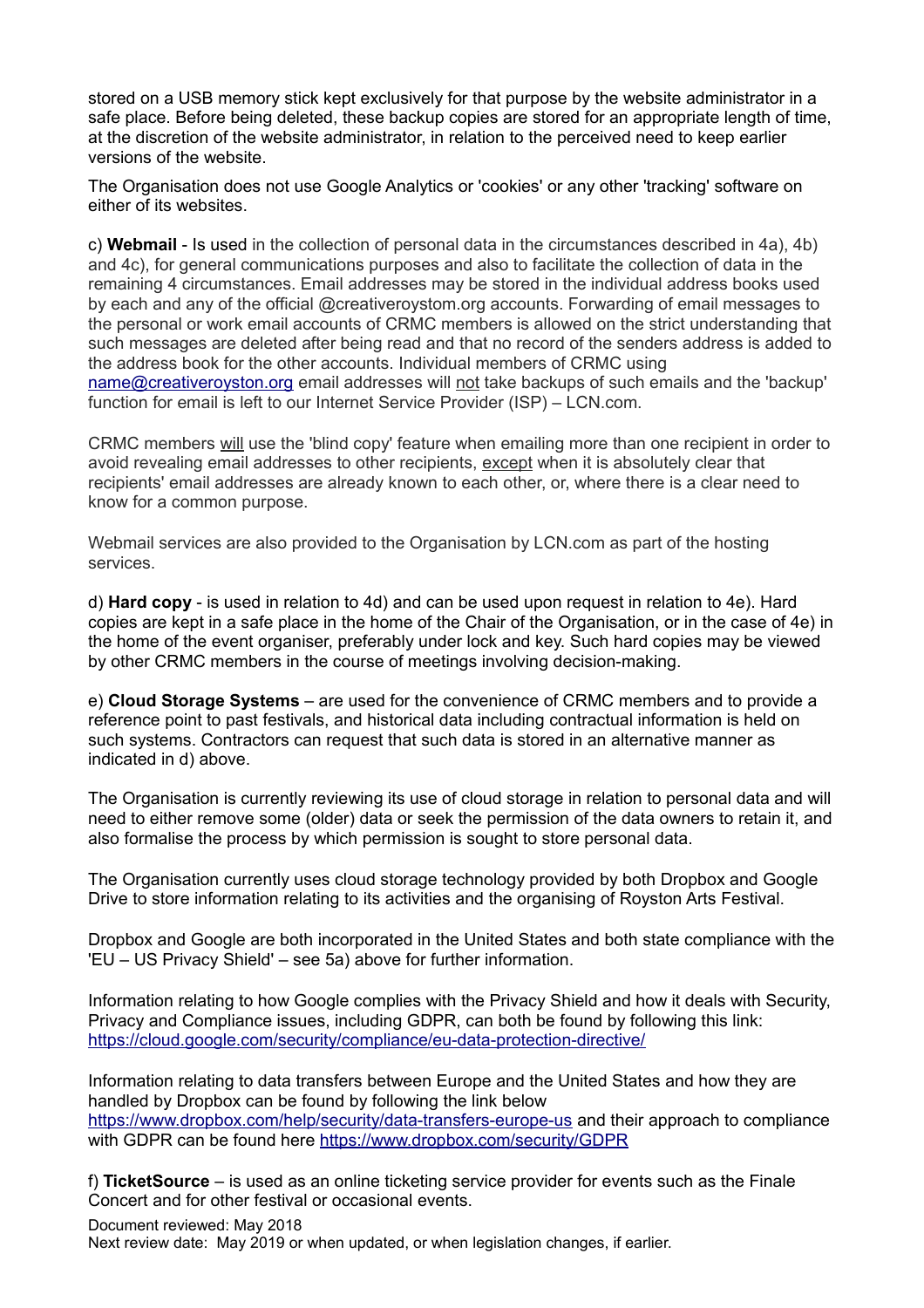TicketSource has confirmed in response to a request from the Organisation that its web server and databases are located within the UK. It has also provided a list of the sub-processors that provide critical services to TicketSource (see below) which include their service and location:

TicketSource has also confirmed that no member of the Organisation, administrator or event organiser, can access credit or debit card information for customers who purchase tickets using TicketSource and that credit/debit card details are encrypted when processed.

Further information can be found relating to TicketSources' Data Processing Agreement used by the Organisation by following this link - [https://www.ticketsource.co.uk/kb/terms-of-use/data](https://mandrillapp.com/track/click/30479222/www.ticketsource.co.uk?p=eyJzIjoiWUdGR3Nfel85Wm5XUk9IaGp4TU14S2VKRDRFIiwidiI6MSwicCI6IntcInVcIjozMDQ3OTIyMixcInZcIjoxLFwidXJsXCI6XCJodHRwczpcXFwvXFxcL3d3dy50aWNrZXRzb3VyY2UuY28udWtcXFwva2JcXFwvdGVybXMtb2YtdXNlXFxcL2RhdGEtcHJvY2Vzc2luZy1hZ3JlZW1lbnRcIixcImlkXCI6XCJkM2NkOTE3YWIxMDg0MWIzOGNmNTIwYTVmMDRkODJmM1wiLFwidXJsX2lkc1wiOltcIjUyMDhmMjM0MjI0MzIyOWU5NDM3ZjFiM2ZmZDZiODYzZDRkNWZjNDRcIl19In0)[processing-agreement](https://mandrillapp.com/track/click/30479222/www.ticketsource.co.uk?p=eyJzIjoiWUdGR3Nfel85Wm5XUk9IaGp4TU14S2VKRDRFIiwidiI6MSwicCI6IntcInVcIjozMDQ3OTIyMixcInZcIjoxLFwidXJsXCI6XCJodHRwczpcXFwvXFxcL3d3dy50aWNrZXRzb3VyY2UuY28udWtcXFwva2JcXFwvdGVybXMtb2YtdXNlXFxcL2RhdGEtcHJvY2Vzc2luZy1hZ3JlZW1lbnRcIixcImlkXCI6XCJkM2NkOTE3YWIxMDg0MWIzOGNmNTIwYTVmMDRkODJmM1wiLFwidXJsX2lkc1wiOltcIjUyMDhmMjM0MjI0MzIyOWU5NDM3ZjFiM2ZmZDZiODYzZDRkNWZjNDRcIl19In0)

The Organisation is currently reviewing the personal data stored by TicketSource in order to provide reports on ticket sales and this review will feed into the Archiving Policy (see 7 below). It will need to either remove some (older) data or seek the permission of the data owners to retain it, and also formalise the process by which permission is sought to store personal data during the ticket purchasing process. TicketSource is also in the process of providing new tools to facilitate compliance with GDPR of both itself, as the Data processor, and customers, such as the Organisation, who are the Data Controllers.

g) **Contact List** – the Organisation has compiled a contact list, containing contact names; organisation names (where applicable), and email addresses, which is used by certain CRMC members for communications purposes, e.g. when contacting event organisers, and other individuals or organisations in relation to the organising of the festival or participating events.

The Organisation will review its use of the contact list in relation to personal data and ensure that the proper 'consent' is sought from the data owners before it is used in the manner described.

h) **Other** - the Organisation may acquire personal data when receiving an original (unsolicited) communication containing an individuals' email address. In such cases the Organisation will not process such data by storing the email address in an address book except with the express, actively sought, consent of the individual concerned.

For such purposes, communications between members of the public and individual members of CRMC will only be regarded as an 'official' communication with the Organisation if they are conducted using an official webmail address in the form of [name@creativeroyston.org.](mailto:name@creativeroyston.org) CRMC members are required to use the webmail provided as part of these services when personal data needs to be acquired for the Organisation's purposes and/or activities as distinct from the personal reasons described earlier.

The only other data that CRMC knowingly handle and which could be interpreted as 'personal data' concerns volunteers. Such data is not stored on Google Drive or Dropbox, nor on any storage device owned by a member of CRMC except the Volunteer Co-ordinator. The latter holds such data on a USB memory stick and updates data on that device as and when necessary. That USB memory stick, plus any hard copy containing volunteer's personal data that it becomes necessary to generate, will be kept in a safe place in the home of the Volunteer Co-ordinator, preferably under lock and key. The names of volunteers, may be provided to event organisers but not contact details or any other personal data except in exceptional circumstances and only with the permission of the data owner.

#### **6. Access to personal data**

The Organisation tries to be as open as possible in terms of giving people access to their personal data. Individuals can find out if any personal data is held by making a 'subject access request' which should be addressed in writing to the Website Administrator, Creative Royston, c/o Town Hall Offices, Melbourn Street, Royston, SG8 5EH.

Document reviewed: May 2018

Next review date: May 2019 or when updated, or when legislation changes, if earlier.